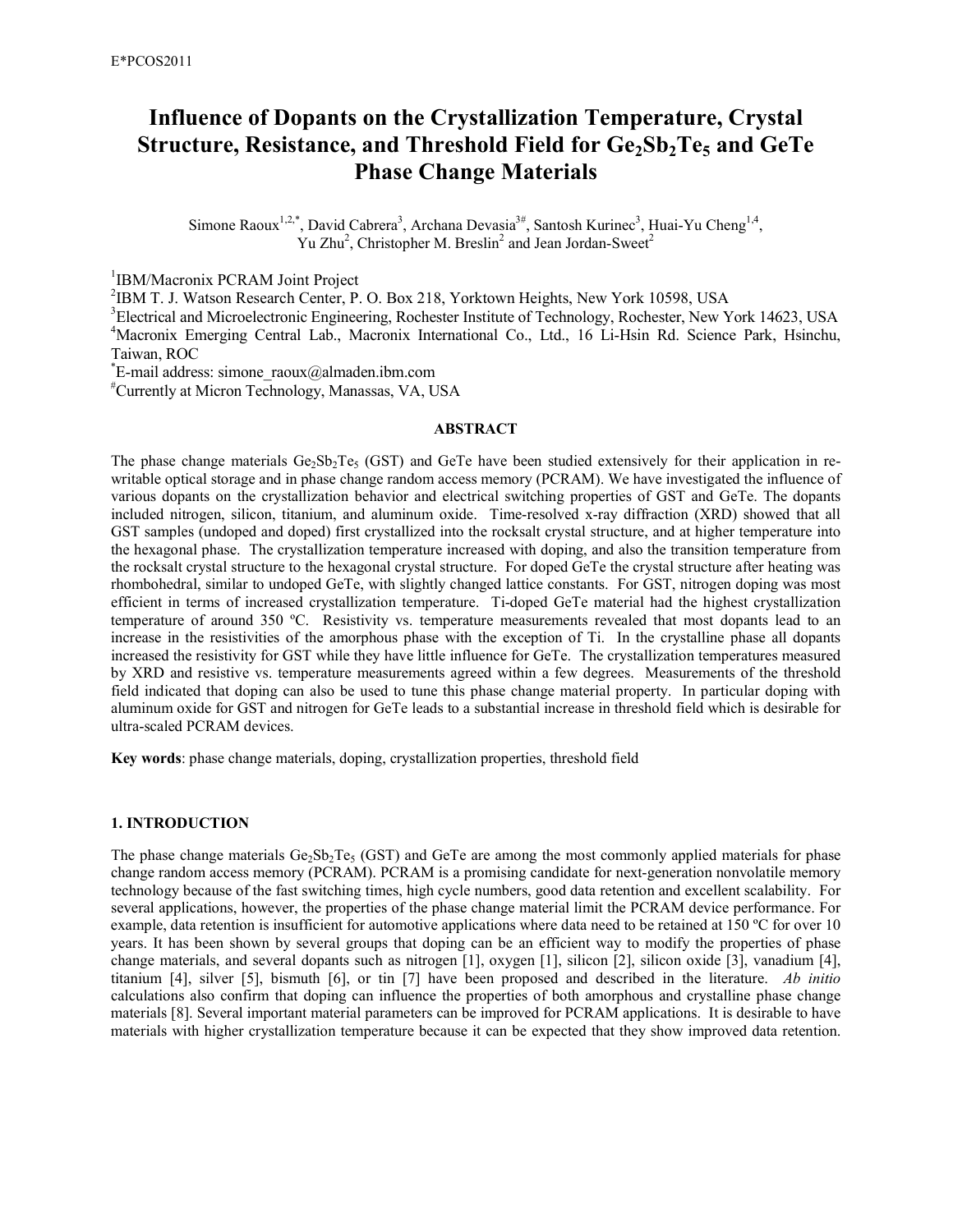In addition, increased resistance in both phases, in particular in the crystalline phase, will lead to reduced programming currents and reduced programming power. The threshold field is another important parameter that needs to be increased for ultra-scaled devices. In current PCRAM technology threshold voltages are on the order of 1 V, but these will be reduced with the device dimensions, and for very small devices the threshold voltage will become comparable to the reading voltage, which will disturb the device state by the reading operation. Materials with increased threshold fields are therefore required.

In this paper we investigate the influence of nitrogen, silicon, titanium, and aluminum oxide doping on the crystallization characteristics of GST and GeTe phase change materials. We study how crystallization behavior, crystallization temperatures, resistances and threshold field are modified by doping. Future studies should include the measurement of the crystallization time because it has been found also to be affected by doping [9] and it is another very important materials parameter as it determined the data rate.

# **2. EXPERIMENTS**

Films were co-sputter deposited from GST and GeTe alloy targets, and silicon, titanium or aluminum oxide targets. For nitrogen doping, films were deposited from GST and GeTe alloy targets in an argon-nitrogen gas mixture. The substrates were Si wafers coated with 500 nm SiO<sub>2</sub> for XRD and resistivity vs. temperature measurement, the thickness of the phase change material films was 50 nm. Film composition was determined by Rutherford backscattering spectroscopy (RBS) and particle-induced x-ray emission (PIXE). Typical dopant concentrations were in the few per cent range. Table I summarizes the film compositions.

| Phase change material | Dopant                  | Composition (at. $\%$ )              |
|-----------------------|-------------------------|--------------------------------------|
| <b>GST</b>            | None                    | Ge 23.3 Sb 27.3 Te 49.4              |
| <b>GST</b>            | N                       | Ge 21.0 Sb 246 Te 44.5 N 9.9         |
| <b>GST</b>            | Si                      | Ge 22.6 Sb 26.5 Te 47.9 Si 3.0       |
| <b>GST</b>            | Ti                      | Ge 22.0 Sb 25.8 Te 46.7 Ti 5.5       |
| <b>GST</b>            | $Al_2O_3$               | Ge 22.4 Sb 26.2 Te 47.5 Al 0.4 O 3.5 |
| GeTe                  | None                    | Ge 50.7 Te 49.3                      |
| GeTe                  | N                       | Ge 45.5 Te 44.2 N 10.3               |
| GeTe                  | Si                      | Ge 48.7 Te 47.4 Si 3.9               |
| GeTe                  | Ti                      | Ge 45.0 Te 43.8 Ti 11.2              |
| GeTe                  | $\text{Al}_2\text{O}_3$ | Ge 46.7 Te 45.5 Al 0.8 O 7.0         |

**Table I:** Composition of films used in this study. Composition was measured by a combination of RBS and PIXE. The accuracy of the Ge, (Sb+Te), N, Si, Ti, Al and O fraction is  $\pm$  0.5 at. %, the accuracy of the Sb to Te ratio is  $\pm$  5 at. % because Sb and Te are very close in mass density and difficult to distinguish by PIXE.

Thin films were characterized by *in situ* time-resolved x-ray diffraction (XRD). The measurements were performed during rapid thermal annealing in a purified helium atmosphere at beamline X20C of the National Synchrotron Light Source. The beamline is equipped with an *in situ* boron nitride heater stage and the intensity of the XRD peaks was detected by a fast linear diode array detector that monitors the intensity of the XRD peaks over a 2θ range of 15º. The center of the detector was located at 2θ = 31º which allowed the detection of strong GST and GeTe XRD peaks at the x-ray wavelength used of 1.797 Å.

Resistivity vs. temperature was measured in a custom-made set-up in nitrogen atmosphere. A boron nitride heater was used to ramp the thin film samples at a rate of  $5 \degree C/\text{min}$  to a maximum temperature of 400 °C. The measurements were performed in a van der Pauw configuration.

PCRAM devices were fabricated with the doped GST and GeTe materials as the storage material, and electrical testing of the devices was applied to determine the threshold fields. The devices were fabricated by optical lithography using tantalum bottom electrodes and aluminum top electrodes. Low-temperature lithographic processes were developed and implemented such that the phase change material was still in the amorphous, as-deposited state after device fabrication. Single cell devices of 1  $\mu$ m<sup>2</sup> area were electrically tested by passing a 0-50  $\mu$ A current sweep and recording the threshold voltage using a parameter analyzer. SET and RESET resistances were read at a voltage of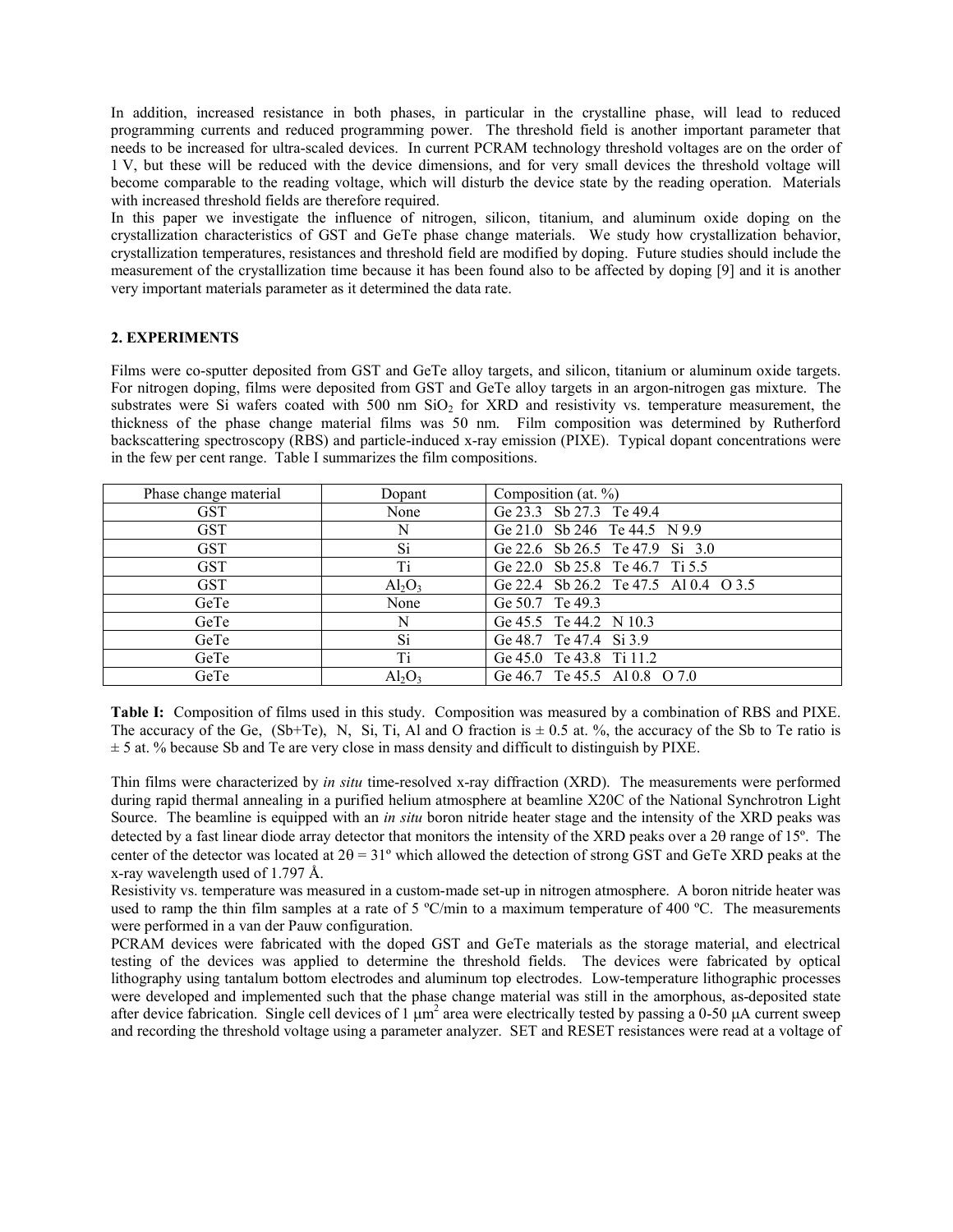0.2V across the cell. The phase change material film thickness was 50 nm and the threshold fields were calculated from the threshold voltages assuming that the full 50 nm film thickness was amorphous. Threshold field measurements were performed on as fabricated cells where this assumption is justified.

# **3. RESULTS & DISCUSSION**

Time-resolved x-ray diffraction revealed that all the dopants lead to an increase in the crystallization temperature. The most efficient dopant for increased crystallization temperature was nitrogen for GST and titanium for GeTe phase change material. Figure 1 shows the intensity of diffracted XRD peaks as a function of temperature for undoped and doped GST and GeTe, acquired at a ramp at 1 ºC/s to 450 ºC.



The material with the highest crystallization temperature was Ti doped GeTe, with a crystallization temperature around 350 ºC compared to undoped GeTe with a crystallization temperature around 170 ºC. The least effect had the  $Al_2O_3$  doping, probably because of the low doping level. All GST samples (undoped and doped) first crystallized into the rocksalt crystal structure and at higher temperature into the hexagonal phase. Not only the crystallization temperature increased with doping, but also the transition temperature from the rocksalt crystal structure to the hexagonal crystal structure, up to 540 ºC for nitrogendoped GST compared to 380 ºC for undoped GST. Doping also caused some transitions to be more gradual, in particular for N-GST and Ti-GST. For doped GeTe the crystal structure after heating was rhombohedral, similar to undoped GeTe with slightly changed lattice constants. Change in texture indicated by the change in relative peak intensity was observed as well.

**Figure 1**: Time-resolved XRD measurements on undoped and doped GST (left) and undoped and doped GeTe (right). Plotted is the intensity of diffracted XRD peaks as a function of temperature for a ramp at 1 ºC/s to 450 ºC.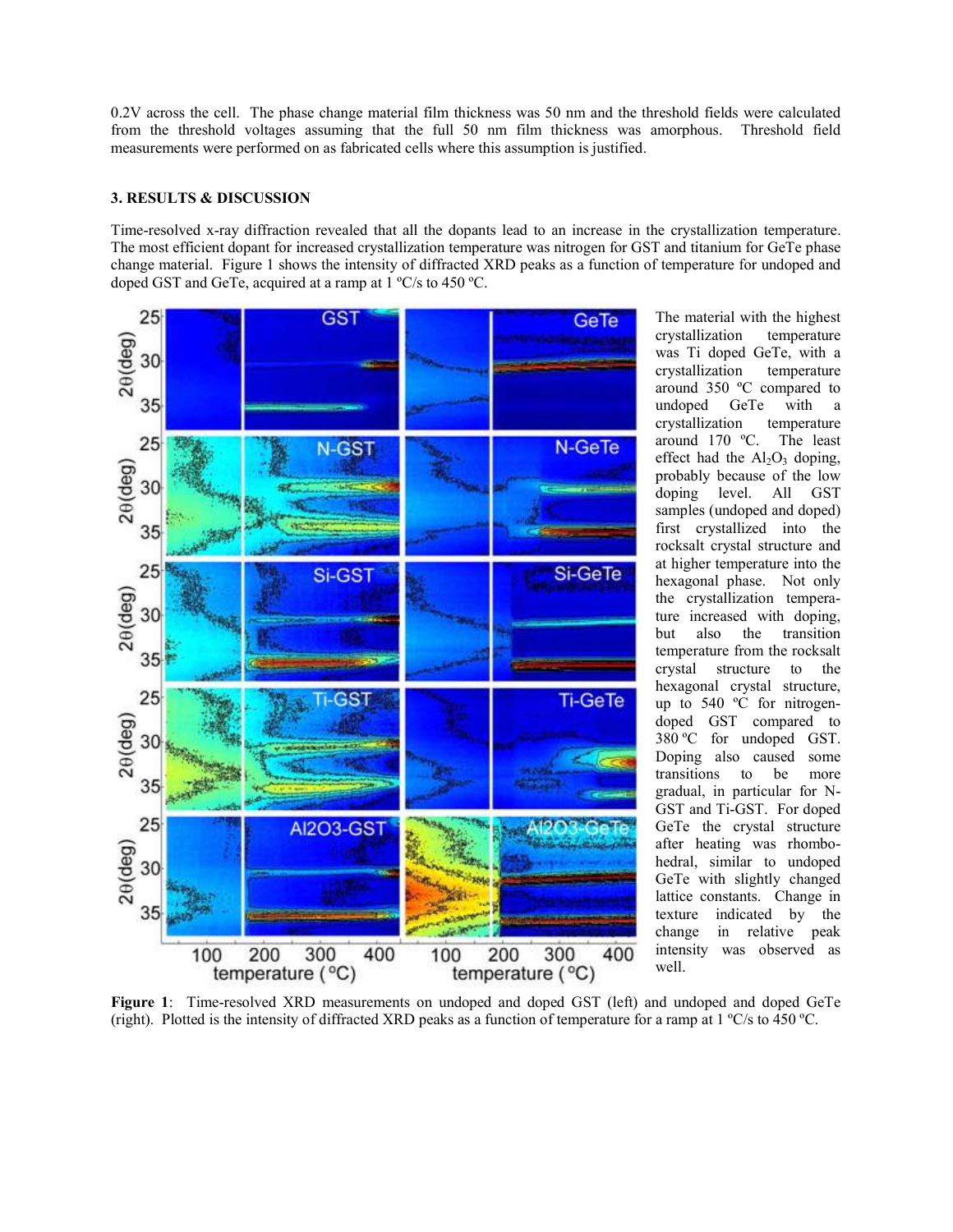The θ-2θ scans of undoped and doped GST and GeTe after a ramp to 450 ºC are depicted in Figures 2 and 3. The GST films are hexagonal with the exception of N-GST which is still in the rocksalt phase. Ramps to higher temperature confirmed that N-GST eventually also transitions to the hexagonal phase around 540 ºC.



a ramp to  $450 \, \text{°C}$ . ramp to  $450 \, \text{°C}$ .

**Figure 2:** θ-2θ scans of undoped and doped GST after **Figure 3:** θ-2θ scans of undoped and doped GeTe after a

Figures 4 and 5 show the resistivity as a function of temperature for undoped and doped GST and GeTe, respectively.



undoped and doped GST. The contract of the undoped and doped GeTe.



**Figure 4:** Resistivity as a function of temperature for **Figure 5:** Resistivity as a function of temperature for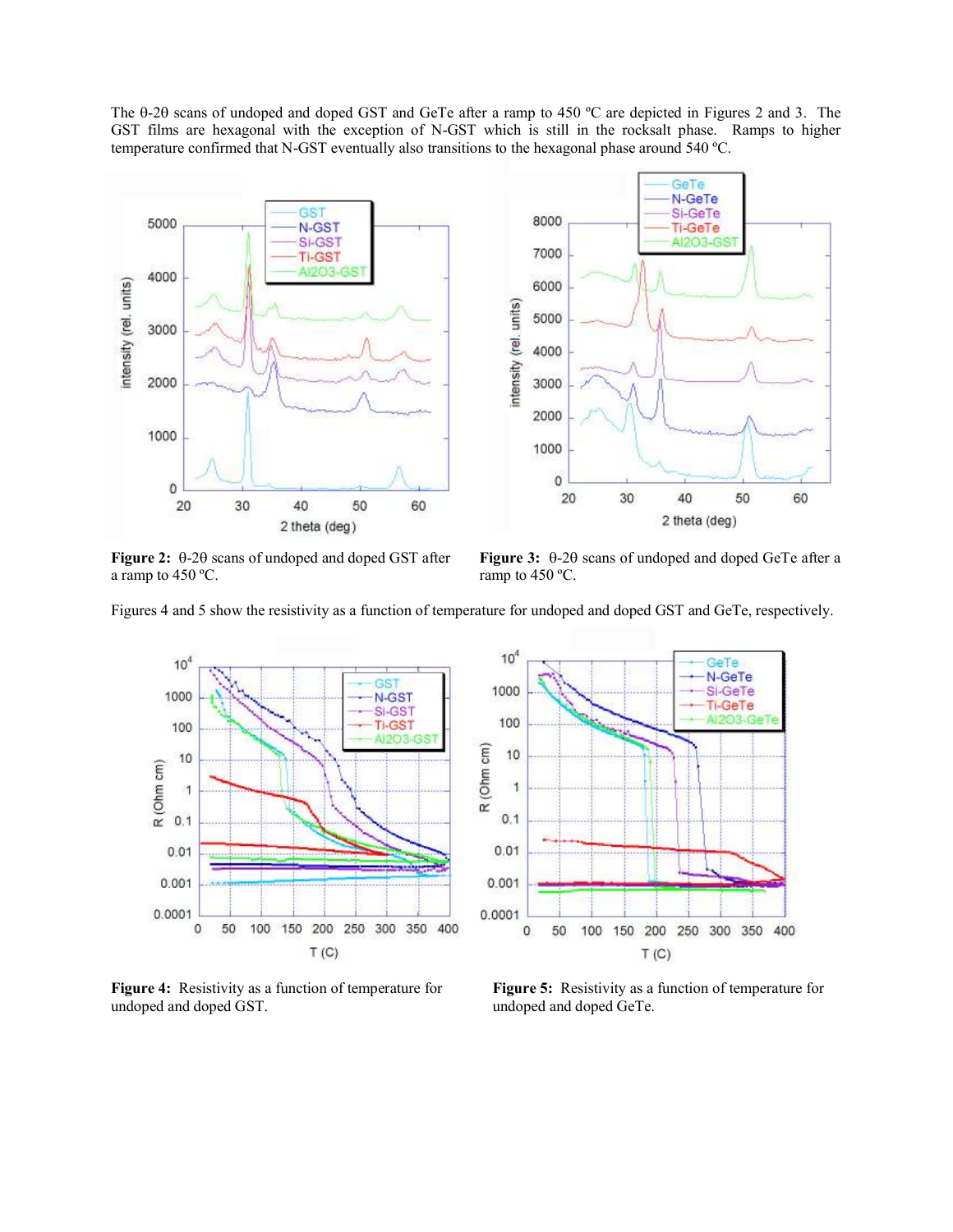Crystallization temperatures determined by resistivity vs. temperature measurements, indicated by a more or less sharp drop in resistance, agreed within a few degrees with crystallization temperatures measured by time-resolved XRD measurements, indicated by the appearance of XRD peaks. For GST the values of the resistances in the amorphous phase and the crystalline phase were increased for all dopants except for Ti doping that led to a substantial decrease in the resistance of the amorphous phase and therefore the electrical contrast. The more gradual transition for N-GST seen in the XRD data is also reflected in the resistivity vs. temperature measurements. For GeTe, nitrogen doping increased the resistance in the amorphous phase and Ti doping reduced the resistivity in the amorphous phase even more drastically than in the case of GST. The other resistance values for doped GeTe were not much influenced.

Figure 6 shows a schematic and a micrograph of the PCRAM cells (before deposition of the top contact).





**Figure 6:** Schematic of PCRAM cell. **Figure 7:** Micrograph of PCRAM cell.

Figure 8 are transmission electron microscopy (TEM) images of the fabricated PCRAM cell. Figure 9 is an EDAX scan across the phase change material, undoped GST in this case, in the direction indicated by the red line in the right panel of Figure 8. It shows good uniformity of the GST composition and a ratio of Ge:Sb:Te close to 2:2:5. A thick layer of Cr was sputtered before the TEM sample preparation using focused ion beam. Because the TEM sample was mounted on a Cu grid, there is a constant Cu x-ray signal in the background. Due to the peak overlapping between Cu and Ta, the Ta signal in the Cr and GST layer could be an artifact.



**Figure 8:** Transmission electron microscopy images of the fabricated PCRAM cell. The red line in the right panel indicates the direction of the EDAX scan (Figure 9).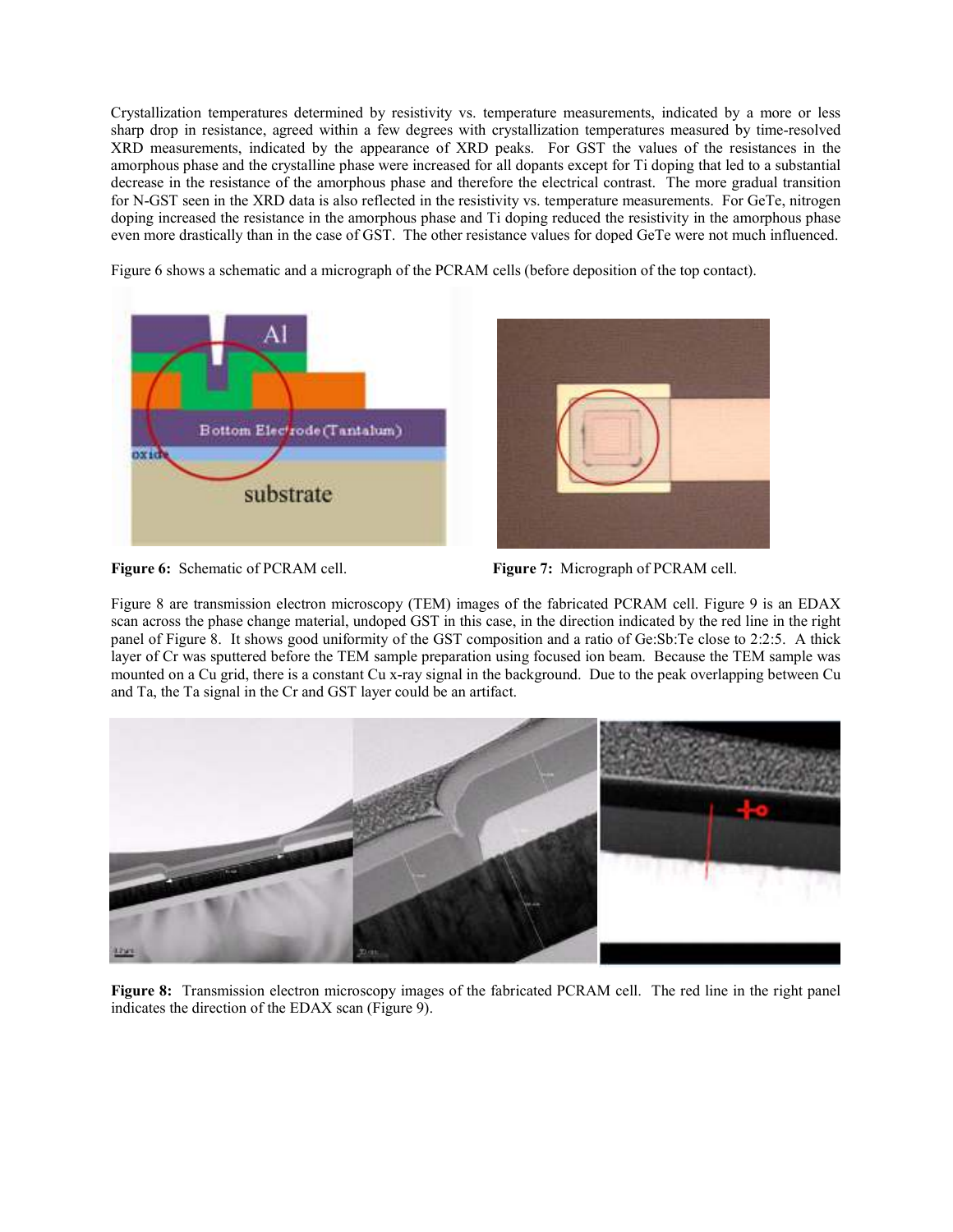

**Figure 9:** EDAX scan (direction indicated by red line in Figure 8).

Electrical testing of these devices showed threshold switching for all materials. The threshold voltage and thus the threshold field were found to be a function of phase change material and dopant. Undoped GST showed a threshold field of 60 V/ $\mu$ m, in good agreement with values reported in the literature [10]. Undoped GeTe had a substantially higher threshold field of 143 V/µm. High threshold fields are desirable for ultra-scaled devices because for a very small size of the amorphous region, the threshold voltage might become comparable to the reading voltage and the reading operation would disturb the state of the cell. For GST, doping with nitrogen and titanium had little effect, silicon led to a small increase and the largest increase was observed for aluminum oxide doping (60% increase). For GeTe, titanium and aluminum oxide doping reduced the threshold field while silicon and nitrogen doping increased it. Nitrogen-doped GeTe had the highest threshold field of around 248 V/ $\mu$ m, a 73% increase compared to undoped GeTe. This is the highest threshold field of any material we are aware of. Table II summarizes the data for the threshold field of the various phase change materials.

| Phase change material | Dopant                  | Threshold Field ( $V/\mu$ m) |
|-----------------------|-------------------------|------------------------------|
| <b>GST</b>            | None                    | 60                           |
| <b>GST</b>            | N                       | 70                           |
| <b>GST</b>            | Si                      | 79                           |
| <b>GST</b>            | Ti                      | 58                           |
| <b>GST</b>            | $\text{Al}_2\text{O}_3$ | 96                           |
| GeTe                  | None                    | 143                          |
| GeTe                  | N                       | 248                          |
| GeTe                  | Si                      | 193                          |
| GeTe                  | Ti                      | 60                           |
| GeTe                  |                         | 70                           |

**Table II:** Threshold field in PCM cells fabricated using films of this study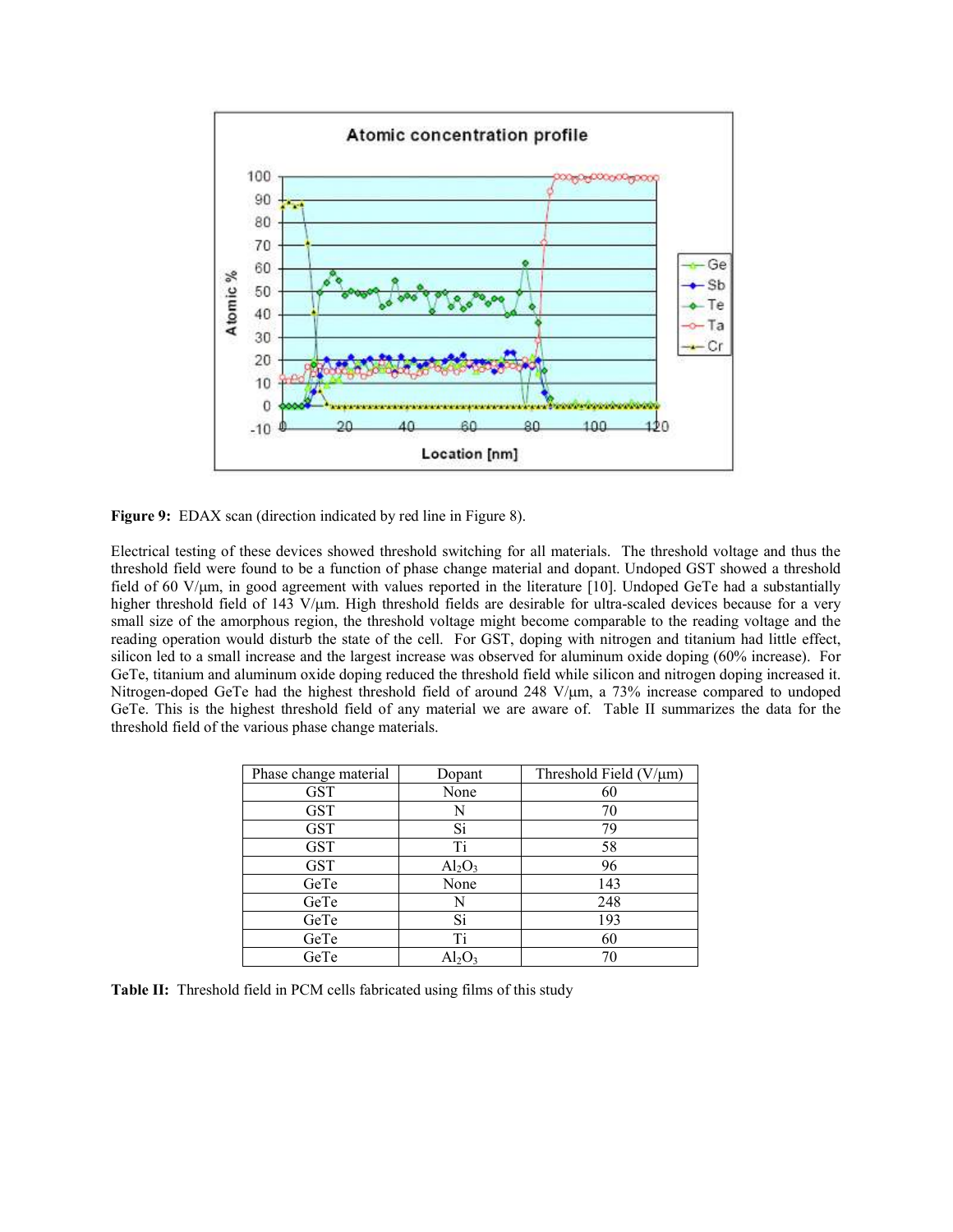# **4. CONCLUSIONS**

We have characterized crystal structure, crystallization temperature, resistances in the amorphous and crystalline phase and threshold field for a variety of dopants in the phase change materials GeTe and GST. For GST, of all the dopants measured, nitrogen was the most successful in terms of modifying materials parameters that are beneficial for PCRAM applications leading to an increase in crystallization temperature (good for data retention) and increase in resistances (reduction in RESET current). Aluminum oxide doping had the largest effect for increasing the threshold voltage (important for device scaling). For GeTe phase change material, titanium doping led to the highest crystallization temperature, but it also strongly reduced the electrical contrast. Nitrogen appears to be a better candidate: it also increases the crystallization temperature substantially and leads to higher threshold fields. Dopants still need to be identified that raise the resistivities of GeTe, in particular in the crystalline phase. Further studies are required to investigate the influence of the dopants on the crystallization times and to study their behavior with respect to elemental segregation which is an issue for PCRAM cell cyclability [11]. Doping can however in fact reduce segregation and void formation and thus improve device performance [12].

## **ACKNOWLEDGEMENTS**

The authors would like to thank Andrew Kellock for performing RBS and PIXE measurements. Research was carried out in part at the National Synchrotron Light Source, Brookhaven National Laboratory, which is supported by the U.S. Department of Energy, Division of Materials Sciences and Division of Chemical Sciences, under Contract No. DE-AC02-98CH10886.

#### **REFERENCES**

- [1] D. Z. Dimitrov, Y.-H. Lu, M.-R. Tseng, W.-C. Hsu, and H.-P. Shieh, Jpn. J. Apply. Phys. **41** (2002) 1656
- [2] B. Qiao, J. Feng, Y. Lai, Y. Ling, Y. Lin, T. Tang, B. Cai and B. Chen, Appl. Surf. Sci. **252** (2006) 8404
- [3] T.-Y. Lee, S.-S. Yim, D. Lee, M.-H. Lee, D.-H. Ahn and K.-B. Kim, Appl. Phys. Lett. **89** (2006) 163503
- [4] J. Tominaga, T. Handa, S. Haratani and S. Takayama, Jpn. J. Appl. Phys. **32** (1993) 1980
- [5] C.-T. Lie, P.-C. Kuo, W.-C. Hsu, T.-H. Wu, P.-W. Chen and S.-C. Chen, Jpn. J. Appl. Phys. **42** (2003) 1026
- [6] K. Wang, D. Wamwangi, S. Ziegler, C. Steimer and M. Wuttig, J. Appl. Phys. **96** (2004) 5557
- [7] D.-H. Kim, F. Merget, M. Laurenzis, P. H. Bolivar and H. Kurz, J. Appl. Phys. **97** (2005) 083538
- [8] E. Cho, S. Han, D. Kim, H. Horii and H.-S. Nam, J. Appl. Phys. **109** (2011) 043705
- [9] R. M. Shelby and S. Raoux, J. Appl. Phys. **105** (2009) 104902
- [10] D. Krebs, S. Raoux, C. T. Rettner, G. W. Burr, M. Salinga, and M. Wuttig, Appl. Phys. Lett. **95** (2009) 082101
- [11] T.-Y. Yang, I.-M. Park, B.-J. Kim and Y.-C. Joo, Appl. Phys. Lett. **95** (2009) 032104
- [12] C.-F. Chen, A. Schrott, M. H. Lee, S. Raoux, Y. H. Shih, M. Breitwisch, F. H. Baumann, E. K. Lai, T. M. Shaw, P. Flaitz, R. Cheek, E. A. Joseph, S. H. Chen, B. Rajendran, H. L. Lung and C. Lam, Int. Memory Workshop, Monterey, CA, May 2009

#### **Biographies**

**Simone Raoux** is a Research Staff Member at the IBM T. J. Watson Research Center. She received her M.S. degree (1984) and Ph.D. degree (1988) in physics from Humboldt University, Berlin, Germany. From 1988 to 1991 she worked as a Staff Scientist at the Institute for Electron Physics in Berlin, Germany, doing research in the field of electrical breakdown. From 1992 to 2000, she was a Staff Scientist at Lawrence Berkeley National Laboratory and performed research in the fields of vacuum arc deposition, ion implantation, photoemission electron microscopy, x-ray magnetic circular dichroism, and near-edge x-ray absorption fine structure spectroscopy. Since 2000 she has been with IBM. Her current research interests include the physics and materials science of phase change materials.

**David Cabrera** was born in Puerto Rico. He received his BS degree in Microelectronic Engineering from the Rochester Institute of Technology (RIT), Rochester, New York, in 2011. He has obtained a year of co-op experience